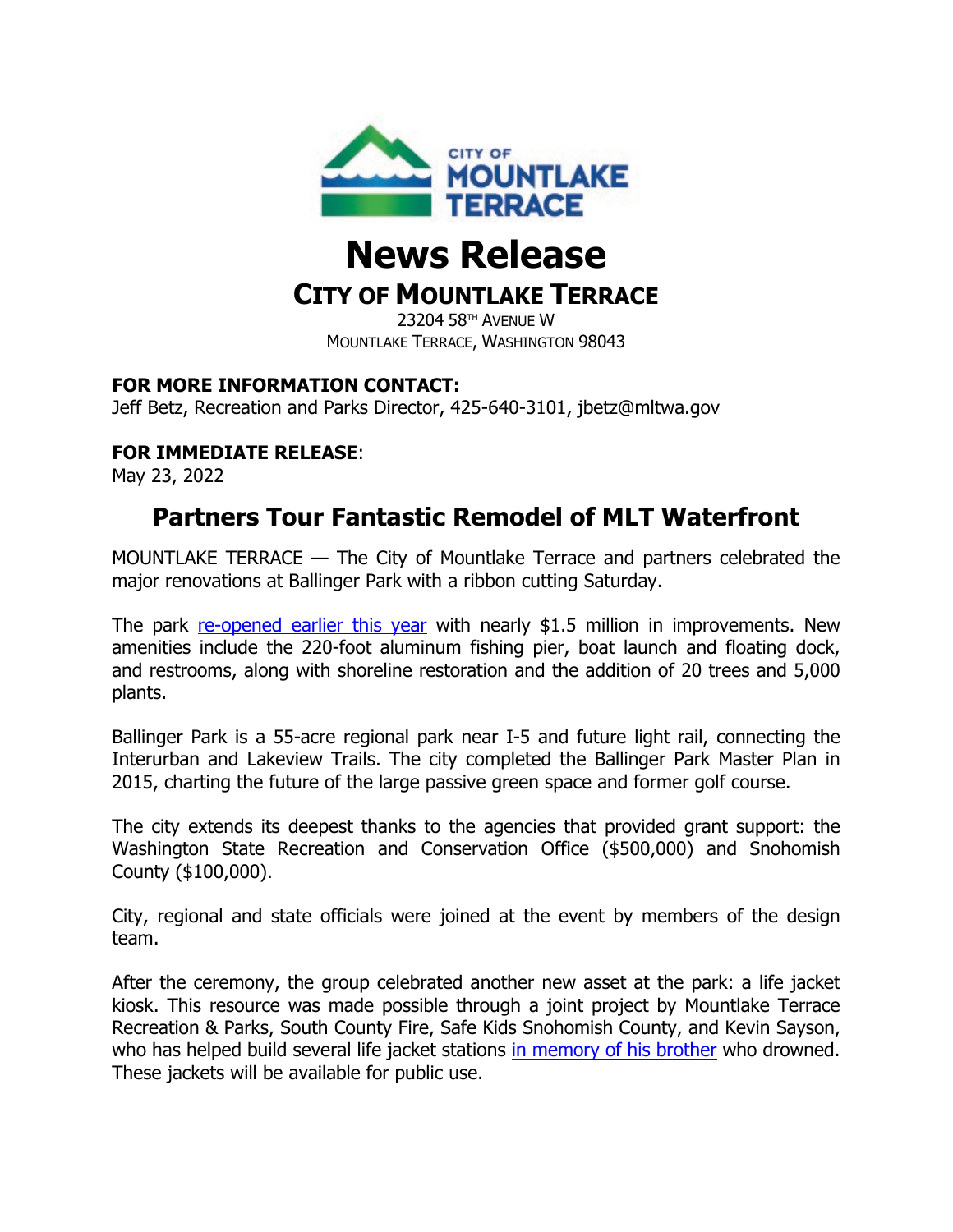Additionally, guests were treated to the sight of South County Fire's new rescue boat stationed at Lake Ballinger. This is the only motorized craft allowed on the waters there, as it serves a life-saving mission.

The years ahead will bring even more local, state and federal contributions to Ballinger Park. Also on tap:

- Connecting the waterfront area via accessible trail to the Mountlake Terrace Community Senior Center this summer.
- Constructing a Universally Accessible Playground later this year.
- Realignment of Hall Creek to enhance habitat for plants and wildlife in 2023.
- Building new trails and a wildlife viewing platform on the west side of the park, starting in 2024.

Please note the dates are tentative, keeping in mind potential challenges that include the global supply chain.

For more information, contact Jeff Betz, Recreation and Parks Director, at 425-640- 3101 or jbetz@mltwa.gov.

###